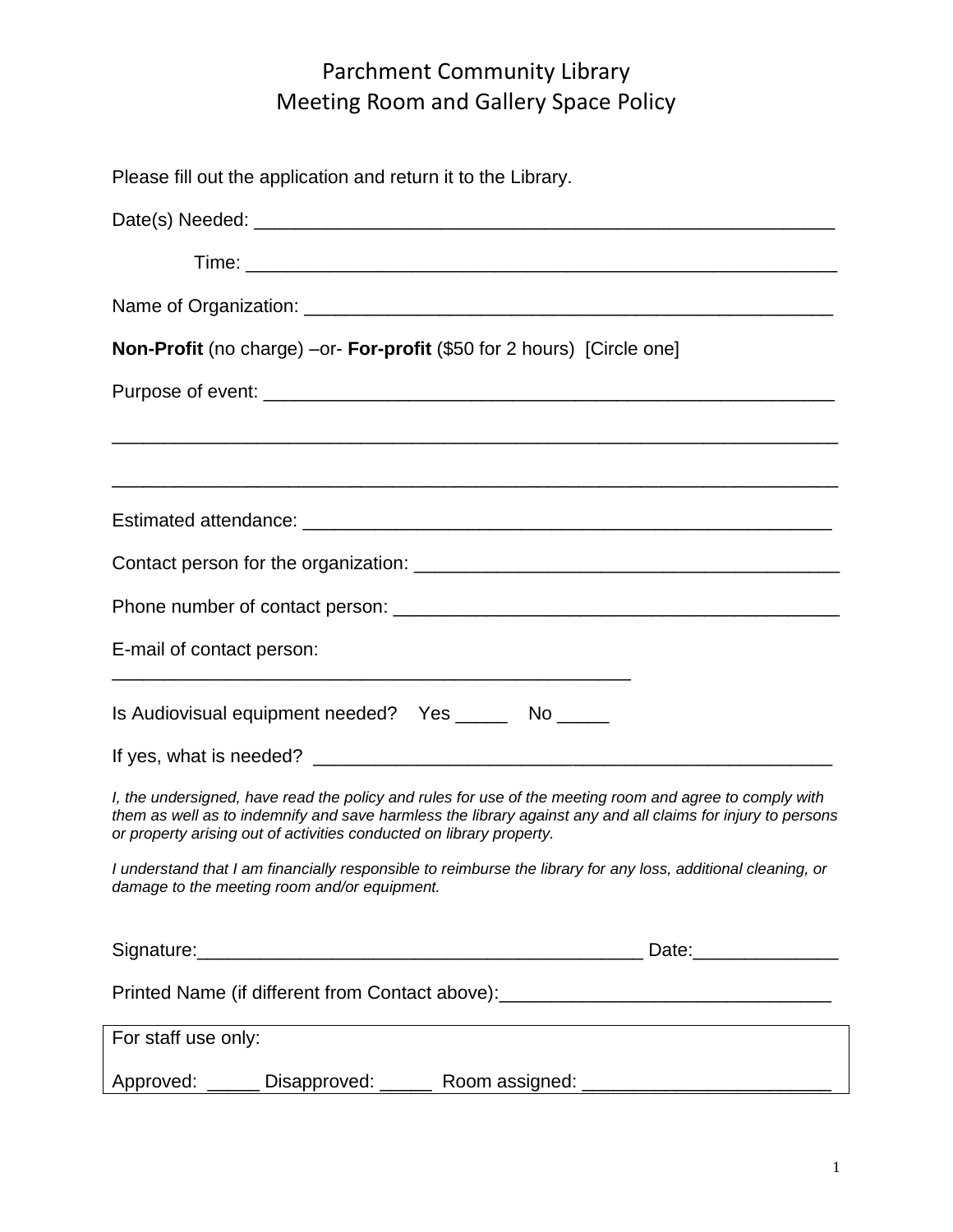## Parchment Community Library Meeting Room and Gallery Space Policy

### **WHO MAY USE THE MEETING ROOMS AND GALLERY SPACE, AND FOR WHAT PURPOSES**

The Library Director has the final authority to decide if any group may use the meeting rooms, using the criteria below. Library use of the meeting rooms takes precedence over all other uses.

- 1. Maximum attendance is limited to 50 people in the room on the lower level, and to 8 people in the Local History Room.
- 2. Before the library closes for the day, groups using a meeting room should return the room to its original configuration, leave the tables and chairs clean, dispose of any trash, and exit the building.
- 3. The meeting rooms may be reserved for use by local non-profit groups. Local business use is permissible when no selling, solicitation or order-taking occurs. Local is defined as an organization based within the Parchment Library District or one with a significant Parchment Library District membership.
- 4. Use of the library's meeting rooms may not include selling or moneymaking enterprises except those that may be sponsored by the Library itself or the Friends of the Parchment Community Library. Other groups may charge fees only to recover the cost of consumable materials or instruction, provided financial profit is not the purpose of the activity.
- 5. Granting use of the facilities does not imply approval by the Library of the group, the meeting, or the ideas presented at the meeting.
- 6. Library facilities are not available for private parties or wedding receptions. Gambling, smoking, drinking of alcoholic beverages and use of illegal substances is not permitted on Library property.
- 7. The Library Director reserves the right to refuse use of the meeting rooms to groups because of noise, damage, misuse, or failure to abide by this policy**.**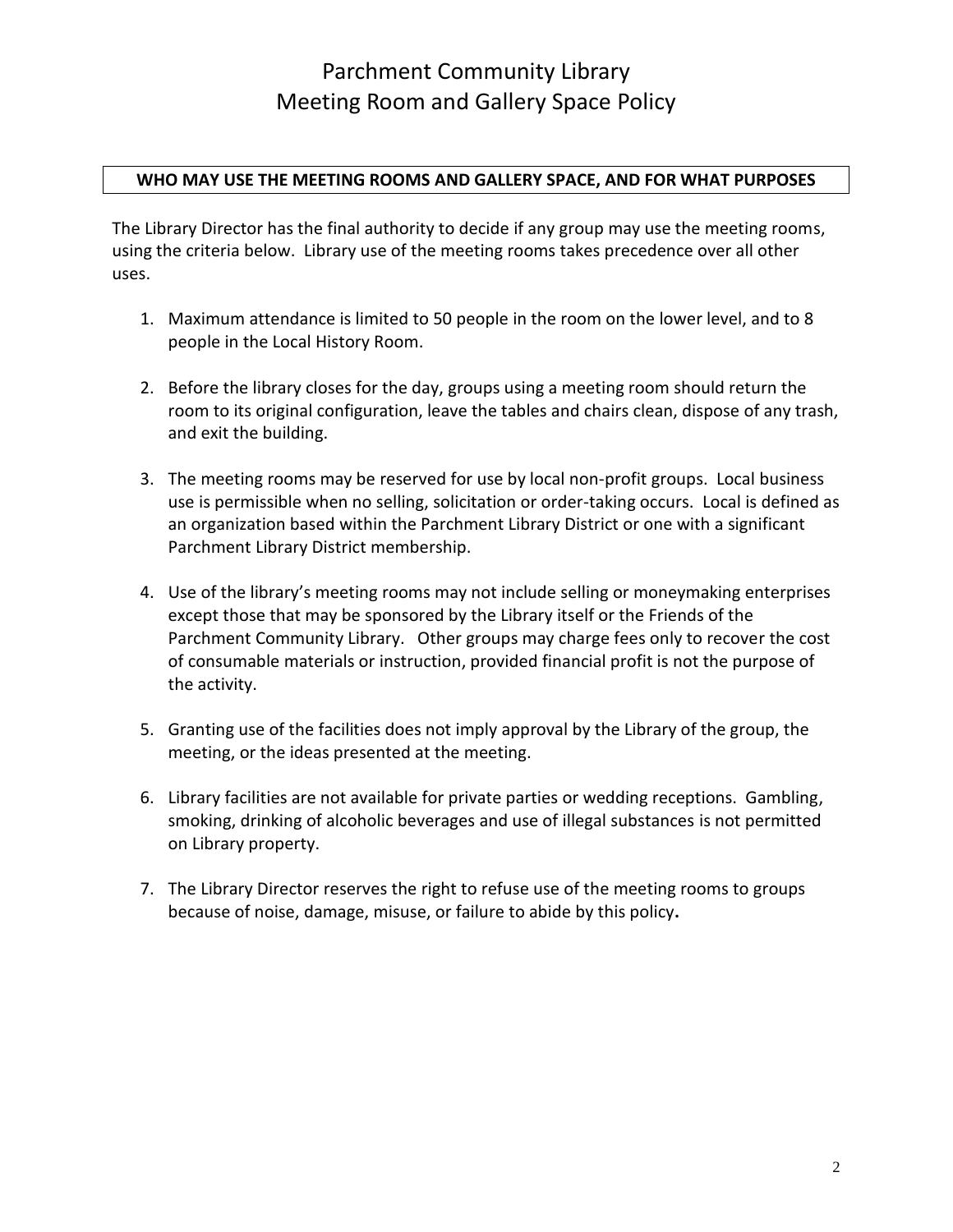### **HOW THE ROOMS MAY BE RESERVED AND USED**

- 1. **Reservations** for all meeting rooms are taken at the Circulation Desk.
- 2. The **Community Room** on the lower level may be reserved up to one year in advance and must be reserved at least a week in advance. Requests for reservations for more than one meeting, made on a space available basis, must be in writing and presented to the Library Director for approval. The Community Room is free of charge to nonprofit groups; businesses will be charged a fee of \$50 per two-hour block of time.
- 3. The **Local History Room** may be used, without prior reservation, on a first-come, firstserved basis. The Local History Room may be reserved up to 90 days in advance. Those using the Local History Room may use it up to one hour, and then must relinquish the room if others are waiting to use it. Those using the Local History Room must allow free access at all times to the library materials stored in the room.
- 4. **Starting and ending**: The meeting rooms will not be unlocked until the scheduled start time of each event. The meeting rooms should be clean and furniture returned to its original set-up by the scheduled end time. If an organization remains past the library's posted hours of operation, an additional fee of (\$50) fifty dollars may be charged to the person who reserved the room.
- 5. **Noise:** Users of the meeting rooms should speak quietly when on the main floor of the library. All activities must take place in the assigned meeting room.
- 6. **Audio-visual equipment** is available for use in the meeting rooms and should be requested when the room reservation is made. This equipment includes: media projector, DVD player, Dry Erase Board and markers, cordless microphone, slide projector, movie projector, overhead projector, and podium. It is the responsibility of the organization using the room to double-check that their equipment is compatible with that of the Parchment Community Library at least 48 hours in advance.
- 7. **Food and drink:** Light refreshments are permitted but no alcoholic beverages may be used. The Library does not furnish any equipment for food service.
- 8. **Tobacco; Alcohol; Drugs**: Smoking or the use of any tobacco product, smoking device or electronic substitute is not permitted on Library property (including but not limited to e-cigarettes and vapor tobacco). Possessing, selling, distributing, or consuming any alcoholic or intoxicating beverage, marijuana, illegal drug, or drug paraphernalia is prohibited in the Library or on Library property; provided that alcohol may be permitted at certain Library-sponsored events if specifically approved by the Library.